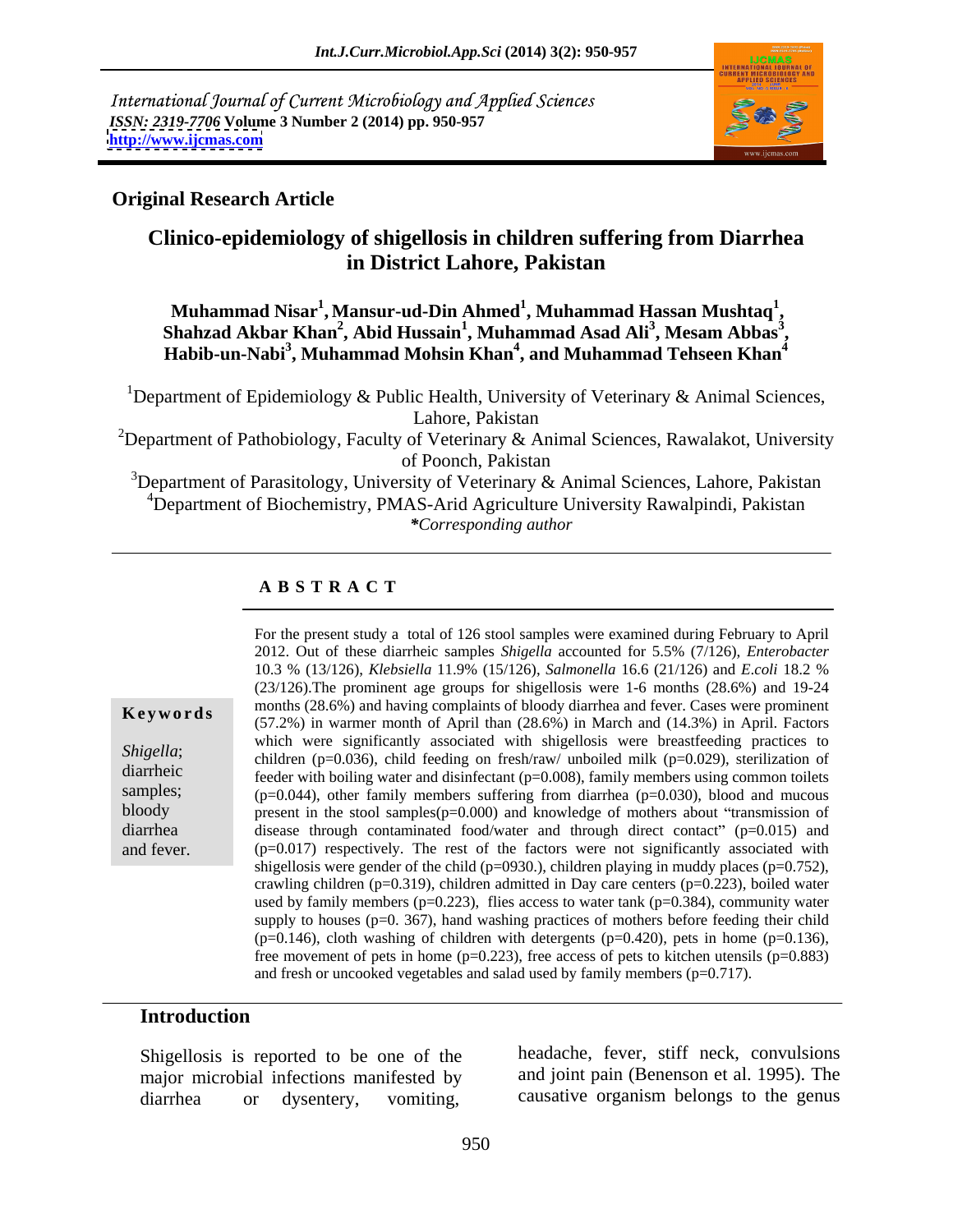Shigella and was first described by Kiyoshi Shiga in 1897 (Pelczar et al.

According to an estimate 165 million contaminated by human feces (Taylor et people suffers from shigellosis worldwide al. 1964). and 99% cases occur in developing countries, 69% victims are children in the The purpose of this study is to evaluate the age group of 1-5 years (Kotloff et al. most prevalent pathogen responsible for 1999). The overall death toll is about 0.4 diarrhoea in children and to study the million. Children and immune- descriptive epidemiology of shigellosis in compromised person are prone to the children suffering from diarrhea/dysentery infection. The mortality rate is greater in children younger than 5 years of age in Asia (Niyogi 2005). **Materials and Methods**

The natural host of Shigella is only oral or by contact with contaminated food collected from 126 children with and water (Du Pont et al. 1989). The site complaints of diarrhea/dysentery at of infection is colonal mucosa; but urogenital and neurologic manifestations (Barrett et al. 1970). Prevention of not being effected by gastric juice in the organisms) can causes infection, hence routinely practiced activities. The develop severe hemolytic haematuria suspected colonies were grouped as Gram when infected by Shiga toxin strain, which Positive and Gram Negative by Gram's

1981). The pathogenic species of Shigella days, in sour milk for four weeks, in dust to humans includes *S. dysenteriae*, *S.*  at room temperature for six weeks and in *boydii*, *S. flexneri* and *S. sonnei* (Subekti et soiled linen for up to seven weeks. al., 2001). Shigella species have been found in most in salt water for 12-30 hours, in kitchen wastes for 1-4 days, in fresh water for 5-11 of sewage, water surface, crops and food al. 1964).

in Lahore, Pakistan.

humans and mode of transmission is fecal-<br>samples in a sterile container were sometimes it causes extra-intestinal randomly selected hospitals i.e. Mayo, complications including bacteraemia, Children and Shalimar Hospitals Lahore. shigellosis is difficult due to its ability of was filled on the spot containing stomach very low infectious dose (10-100 status, demographic characteristics and Shigella is a highly contagious pathogen specimens were place in buffered glycerol (Abu-Elyazeed et al. 2004). The saline (transport medium) and transported pathogenic organisms attach to epithelial to laboratory in ice box at 4°C. Each cells of the intestinal mucosa, multiply in specimen was cultured on MacConkey and the cells and spread to neighboring XLD (Xylose Lysine Deoxycholate) agar epithelial cells, causing destruction, the media as soon as possible after arrival to characteristic pathology of dysentery the laboratory, and incubated at 37°C for (Todar 2009). Sometimes the patient may 18 to 24 hours (Harwana et al. 2010). The may cause renal failure and ultimately staining reaction. Non-lactose fermenting death (Benenson et al. 1995). colonies on MacConkey and XLD agar Shigella has been documented to survive biochemical reactions (Farmer 2003) byRectal swabs (sterile) along with stool collected from 126 children with complaints of diarrhea/dysentery at Emergency Departments of three Verbal consent was taken from the mothers and guardians and questionnaire regarding socioeconomic routinely practiced activities. The suspected colonies were grouped as Gram Positive and Gram Negative by Gram's were selected and tested for their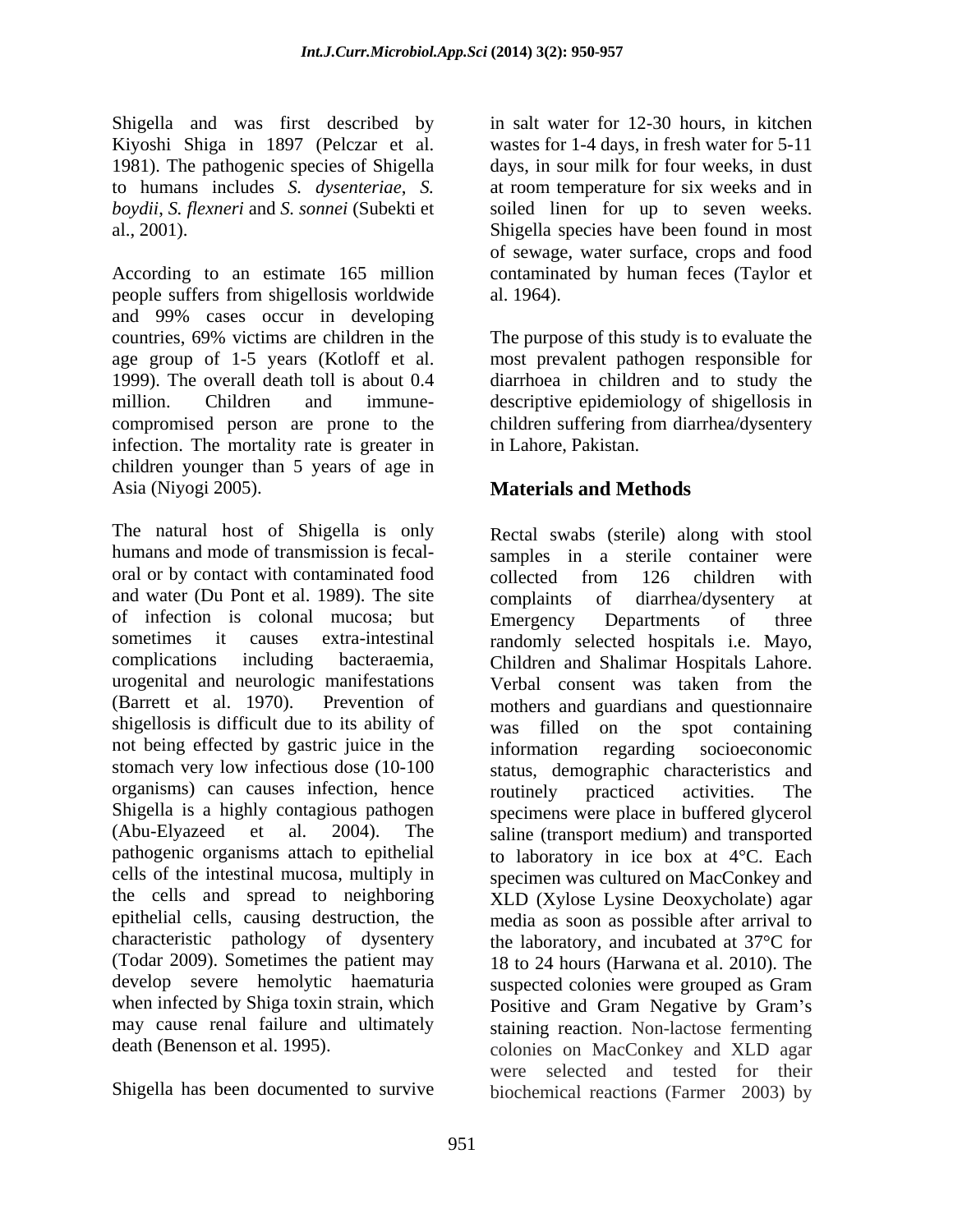A total of 126 stool samples were examined during February to April 2012.

The prominent age groups for shigellosis months (28.6%) and having complaints of 5.3% in Thailand (Hiranrattana et al. prominent (57.2%) in warmer month of 1997-2006 (Orrett 2008), 8.5% in in April. Factors which were significantly 8.8% in Iran (Ghaemi et al. 2011), 9.8% in associated with shigellosis were Iran (Mashouf et al. 2006), 10.1% in India breastfeeding practices to children (Patil et al. 2012) and 14.01% in North unboiled milk ( $p=0.029$ ), sterilization of different from other studies like 19.8% in feeder with boiling water and disinfectant Pakistan (Khalil et al. 1998), 20 % in (p=0.008), family members using common Ethiopia (Mache et al. 2001) and 58% in toilets  $(p=0.044)$ , other family members suffering from diarrhea (p=0.030), blood and mucous present in the stool samples(p=0.000) and knowledge of significantly assocated with shigellosis. mothers about "transmission of disease These findings are coreleated with the through contaminated food/water and findings of Abu-Elyazeed, which stated through direct contact"  $(p=0.015)$  and that gender distribution had no association (p=0.017) respectively , Table-2. with shigellosis in Iranian children and

The rest of the factors were not children where male suffered more from were gender of the child (p=0930.), children playing in muddy places  $(p=0.752)$ , crawling children  $(p=0.319)$ ,

conventional method using Oxidase test, children admitted in Day care centers Catalase test, Sugar Fermentation test, (p=0.223), boiled water used by family Indole Production test, Methyl Red test, members (p=0.223), flies access to water Vogues Prausker's test, Citrate Utilization tank (p=0.384), community water supply test, Urease test, Motility test, and TSI to houses (p=0. 367), hand washing (Triple Sugar Iron) and by using API 20E practices of mothers before feeding their (Biomerieux, France). The data were child (p=0.146), cloth washing of children coded, entered and analyzed by using with detergents (p=0.420), pets in home software SPSS 16.0. (p=0.136), free movement of pets in home **Results and Discussion utensils** (p=0.883) and fresh or uncooked  $(p=0.223)$ , free access of pets to kitchen vegetables and salad used by family members  $(p=0.717)$ .

Out of these diarrheic samples *Shigella* Our study showed that out of 126 stool accounted for 5.5% (7/126), *Enterobacter* specimens Shigella was recovered from 10.3 % (13/126), *Klebsiella* 11.9% (15/126), *Salmonella* 16.6 (21/126) and conducted i.e 3% in China (Wang et al. *E*.*coli* 18.2 % (23/126) Table-1. 2005), 3.8% Indonesia (Subekti et al. were 1-6 months (28.6%) and 19-24 2008), 5% in Ghana (Opintan et al. 2007), bloody diarrhea and fever. Cases were 2005), 8% in southern Trinidad during April than (28.6%) in March and (14.3%) Malaysia 1992-2003 (Alici et al. 2006). (p=0.036), child feeding on fresh/raw/ Iran (Savadkoohi et al. 2007). And 5.5%. This is comparable with studies 2001), 4% in Nepal (Bhattacharya et al. 2005), 4.8% in Pakistan (Zafar et al. 5.3% in Thailand (Hiranrattana et al. 1997-2006 (Orrett 2008), 8.5% in 8.8% in Iran (Ghaemi et al. 2011), 9.8% in Iran (Mashouf et al. 2006), 10.1% in India (Patil et al. 2012) and 14.01% in North different from other studies like 19.8% in Pakistan (Khalil et al. 1998), 20 % in Ethiopia (Mache et al. 2001) and 58% in Bangladesh (Shahid et al. 1985).

significantly associated with shigellosis shigellosis than females (Hossain et al. Gender distirubtion of children was no diverse from Egyptian and Bangladeshian children where male suffered more from 1990, Abu-Elyazeed et al. 2004).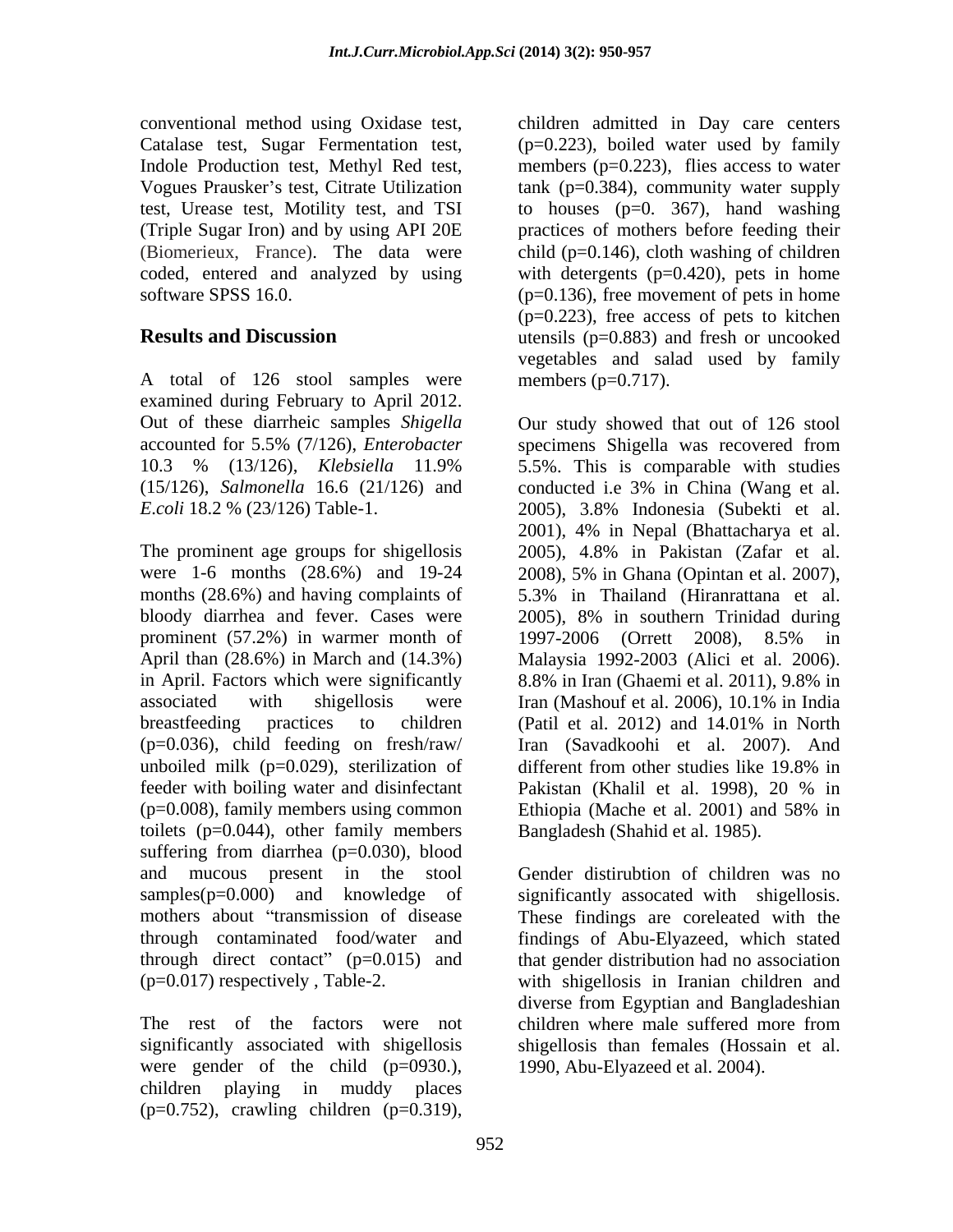| Bacteria             | Organisms (isolated)   Percentage |       |
|----------------------|-----------------------------------|-------|
| Shigella             |                                   | ັ.~   |
| Enterobacter         |                                   | 10.3  |
| Klebsiella           |                                   | 11.5  |
| Salmonella           |                                   | 16.6  |
| E. coli              |                                   | 18.2  |
| No Organism Detected |                                   | 37.3  |
| Total                | 126                               | 100.0 |

**Table.1** Frequency of microorganisms isolated from samples

**Table.2** Association of different factors with shigellosis

| Parameters                               |                | Shigella       |                 | <b>Chi-Square</b> | $ p-$ |
|------------------------------------------|----------------|----------------|-----------------|-------------------|-------|
|                                          |                | Detected   Not |                 |                   | value |
|                                          |                |                | <b>Detected</b> |                   |       |
| <b>NT</b>                                |                |                | 119             |                   |       |
| Child breast feeding                     | Yes            |                | 47              | 4.410             | 0.036 |
|                                          | N <sub>o</sub> |                | 72              |                   |       |
| Child feeding on                         | Fresh Raw      |                | $\mathcal{L}$ 1 | 7.104             | 0.029 |
|                                          | Local Vender   |                | 62              |                   |       |
|                                          | Un boiled      |                |                 |                   |       |
| Washing feeder with hot water            | Yes            |                |                 | 6.956             | 0.008 |
|                                          | No             |                | 58              |                   |       |
| Use of common Toilets                    | Yes            |                | 102             | 4.04              | 0.044 |
|                                          | N <sub>o</sub> |                | 17              |                   |       |
| family Yes<br>Diarrhea to other          |                |                | 70              | 4.717             | 0.030 |
| members                                  | No.            |                | 49              |                   |       |
| Disease<br>through $\vert$ Yes<br>spread |                |                | 56              | 5.92              | 0.015 |
| contaminated water and food              | <b>No</b>      |                | 63              |                   |       |
| Disease spread from diseased Yes         |                |                | 55              | 5.742             | 0.017 |
| children to healthy children             | No             |                | 64              |                   |       |
| Blood or mucous in feces                 | Yes            |                | 29              | 12.40             | 0.000 |
|                                          |                |                |                 |                   |       |
|                                          | N <sub>0</sub> |                | 90              |                   |       |

p-value: Significant\*  $\leq 0.05$ 

The results of our study showed that 28.6 where shigellosis was common in children % of Shigella was isolated from children under 5 years of age and unsupported by with age group of 1-6 months and 19-24 prevalence was least in children less than 1 months, 14.3% from 7-12, 13-18 and 43- year of age. This may be due to 48 month and no any case was found in breastfeeding practices no adapted by the rest age of groups. These results are mothers in Pakistan and feeding their child supported by other studies conducted with milk from other sources (Savadkoohi Savadkoohi Iran and Wang in China

with milk from other sources (Savadkoohi et al. 2007, Wang et al. 2005).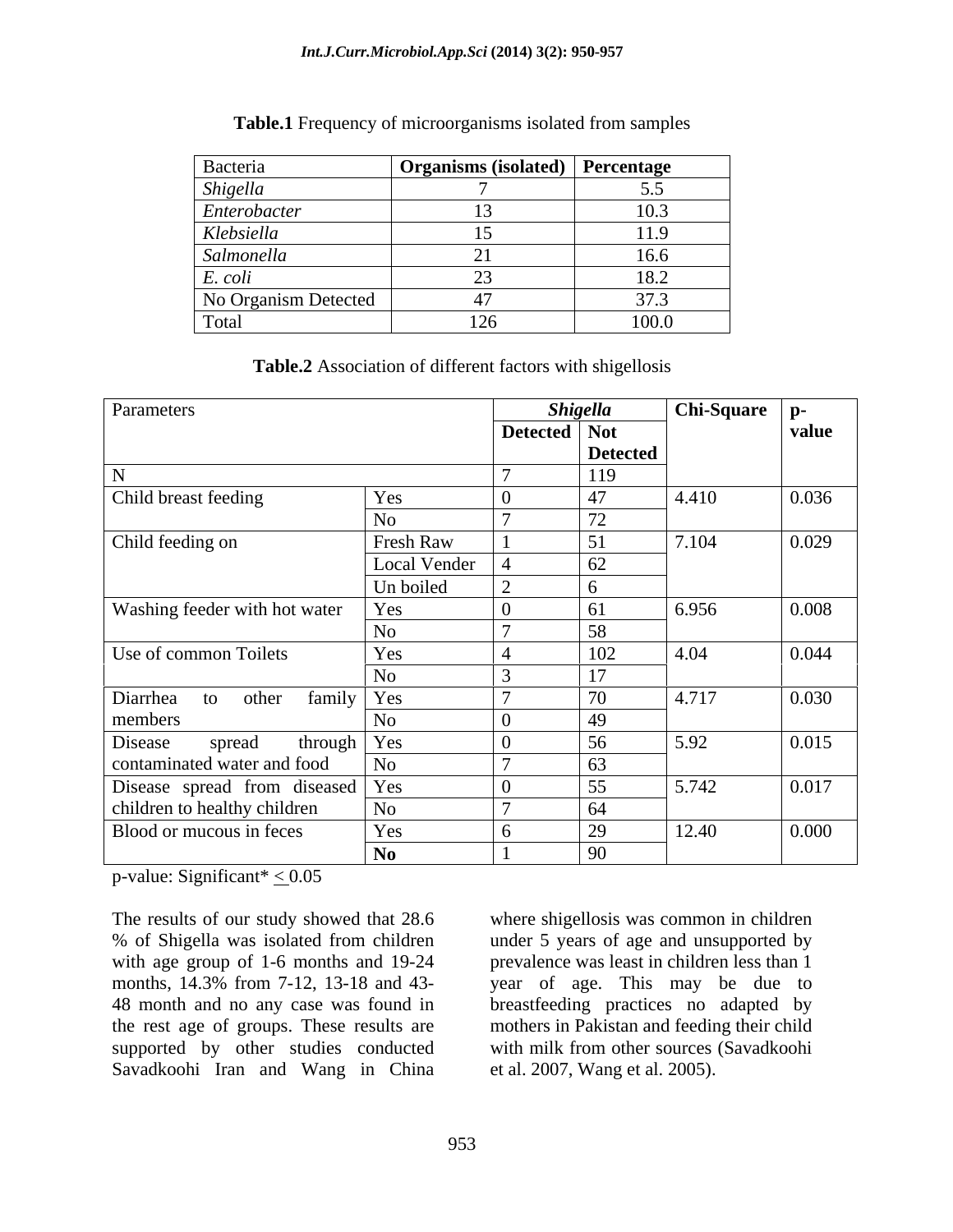These results of our study about season showed higher cases. This might be due distribution showed that there was 1 the adulteration of water in milk from (14.3%) case of shigellosis in February, 2 (28.6%) cases in March and 4 (57.2%) cases in April. Various studies claimed Alici et al. 2006, Savadkoohi et al. 2007) study (Questionare) obtained from and peak prevalence was found in April mothers of 7 children suffering from as there were more cases occurred in April

Some of the factors showed significant 2006). assocition with shigellosis like children suffering from shigellosis no single child was on breastfeeding. The findings of the present study about findings of other studies in Bangladesh, breastfed children were generally spared vender and 2 were unbioled milk (*P*=0.029). According to the study multiply in milk. However, survival rate of water" and "spreading of diseases from these species are different for different food or other liquid products. Water was were significantly associated with in our study the occurrence of shigella species in milk from local venders also

the adulteration of water in milk from local venders.

that the seasonal tendency of shigellosis disinfactant was signifiacntly assocaited was summer, (Abu-Elyazeed et al. 2004, with shigellosis. Since we found in our and May in Bangladesh (Hossain et al. shigellosis indicated that they did not wash 1990). Our results showed the same results feeders with hot water and disinfactants followed by March and February. In April collaboration with the findings of Ghaemi the temperature rises and summer season and Wilson in Iran and Nepal, where started so the cases of shigellosis occurred shigellosis was significantly associated more than the other two months. with lack of hygienic practices by the Sterilization of feeders with hot water and study (Questionare) obtained from mothers of 7 children suffering from (*P*=0.008). Our results are therefore in mothers (Ghaemi et al. 2008, Wilson et al. 2006).

Breastfeeding practices of mother to their Similarly, use of common toilets was also children were significantly associated with significantly associated with shigellosis, shigellosis i.e  $(P= 0.036)$ . Out of 7 because 4 out of the 7 cases of shigellosis breastfed children were similar to the transmission of shigellosis, where the Zaire, Tanzania and Pakistan where person to person contact and through (*P*=0.044) were using common toilets. This results is coreleated with the results of (Khalil et al. 1998) about the disease occurred commonly contaminated food, water and fomites.

from shigellosis (Khalil et al. 1998). There A significant association was found was significant association of shigellosis between risk factor, like "other family with children feeding on fresh raw/local members suffering from diarrhea" with vender/ unboiled milk. Out of these 7 shigellosis. Family members of all the 7 children, one child was feeding on fresh cases of shigellosis told that there were raw milk, 4 were on milk from local other family members already suffering from diarrhea in their houses  $(P= 0.030)$ .

conducted by Robinson, (1981) who found Knowledge of the mothers about spreading that various species of shigella intially of "diseases from contaminated food and found to be the most reliable medium for shigellosis. Out of 7 cases of isolated its survival, about upto six months. Hence, *Shigella* all the 7 mother didn't have the water" and "spreading of diseases from diseased children to healthy children" were significantly associated with knowledge that contminated food, water and diseased children can be a source of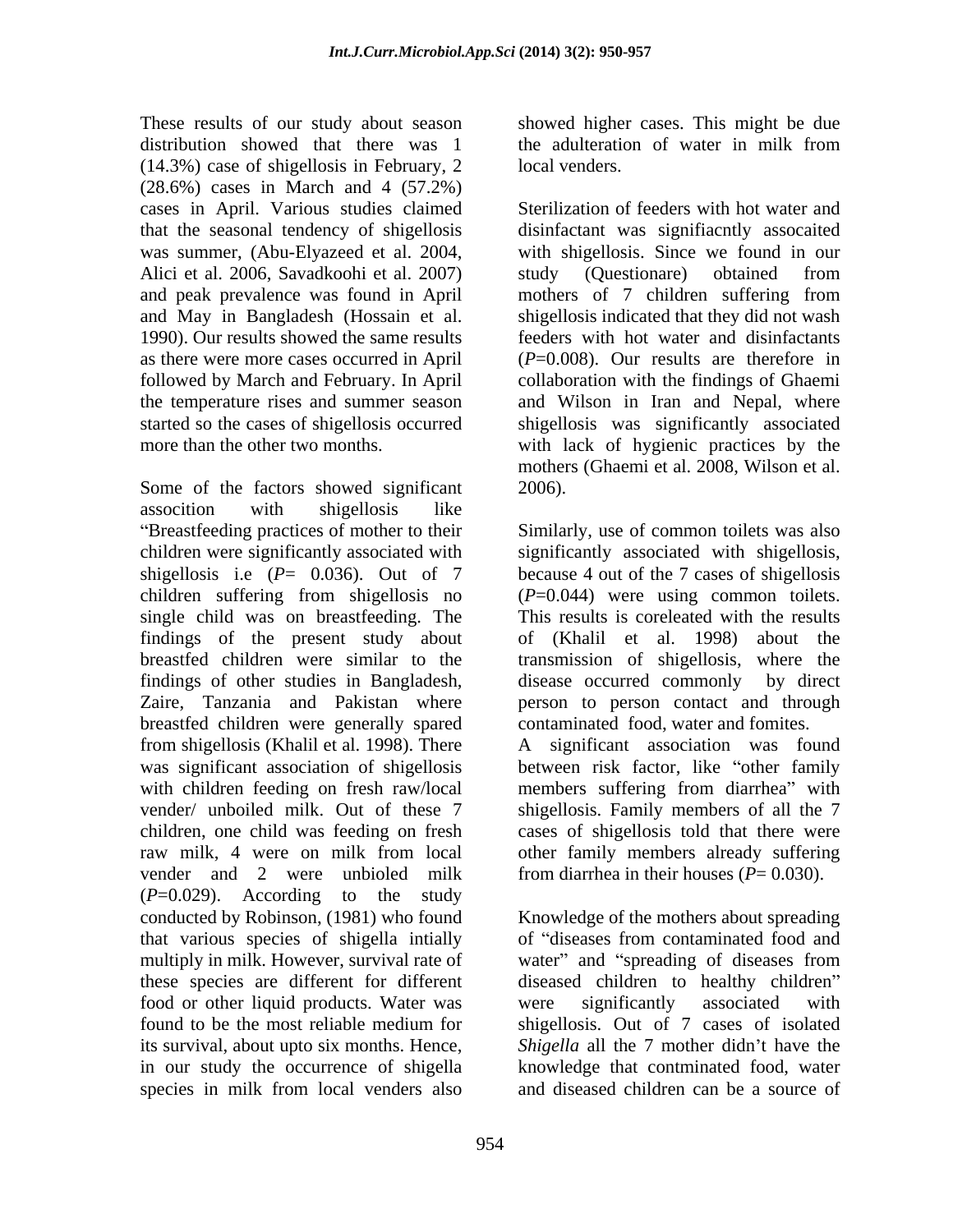disease transmission with (p-value= 0.015) vegetables and salad, washing of toilets and (p-value= 0.017) repectively. These with disinfactants, pets in home, free results are parrallel to a study conducted movement of pets in home, access of pets by Ghaemi in Iran where the education of to kitchen and utensils were found day care attendants was significantly insignificantly associated with shigellosis. associated with shigellosis (Ghaemi et al. These results don't show revalancy with 2011) and in contrast with study other studies carried out in Iran, India, conducted by Abu-Elyazeed in Eygpt concludeed that shigellosis was not Indonesia and Kenya due to small sample associated with meternal education (Abu- Elyazeed et al. 2004).

Blood and mucous present in the feces were significantly associated with Abu-Elyazeed RR, Wierzba TF, Shannon shigellosis. Out of 7 children suffering shigellosis, blood and mucos was present in the feces of 6 of the children. i.e. (*P*=0.000). These findings agree well with the findings of Ghaemi in north Iran where Epidemiology of Shigella-associated fever, abdominal tenusmus and blood in diarrhea in rural eygptian children. Am stool were commonly found during shigellosis (Ghaemi et al. 2011) and Alici O, Acikgoz ZC, Gamberzade S. (Kavaliotis et al. 2002), however, there is a conflicting results which indicated that Shigella species isolated from stool majority of children didn't have fever and cultures in the years 1999-2003. blood in their feces suffering from shigellosis (Abu-Elyazeed et al. 2004). All Barrett-Connor E and Connor JD. 1970. the 7 children in which *Shigella* was detected, presented 6-10 diarrheal episodes shigellosis. Am J Gastroenterol. 53: per day which was insignficantly  $23\tilde{4} - 245$ associated with detection of *Shigella*. Benenson AS. 1995. Control of These outcomes were in aggrement with Communicable Disease Manuel. 16th the findings of Herwana et al. 2010. Children admitted in day-care centers were not significantly associated with 425. shigellosis. These finding are in contrast Benenson AS. 1995. Control of with findings of (Ghaemi et al. 2007).

Other risk factor like Children playing in muddy places, children who are crawling,  $425$ . flies acess to the water tank, cummunity Benenson AS. 1995. Control of water supply to the houses, washing hands of mother before feeding the child, washing the body and clothes of children with detergents after defecation, family members using fresh or uncooked

Nepal, Bangladesh, China, Egypt, size and short duration of our study.

# **References**

- RW, et al.Putnam D, Rao MR, Savarino SJ, Kamal KA, Peruskijr LF, Abd-Elmessih IA, El-Alkamy SA, Naficy AB and Clemens JD. 2004. J Trop Med Hyg. 71(3): 367-372.
- 2006. Antibiotic resistance rates of *Shigella* species isolated from stool Mikrobiyol Bul.40(1-2):9-14
- Extraintestinal manifestations of shigellosis. Am J Gastroenterol. 53**:**  234-245.
- Benenson AS. 1995. Control of Communicable Disease Manuel, 16th Edition. American Public Health Association, Washington D.C. 421- 425.
- Benenson AS. 1995. Control of Communicable Disease Manuel, 16th Edition. American Public Health Association, Washington D.C. 421- 425.
- Benenson AS. 1995. Control of Communicable Disease Manuel, 16th Edition. American Public Health Association, Washington D.C. 421- 425.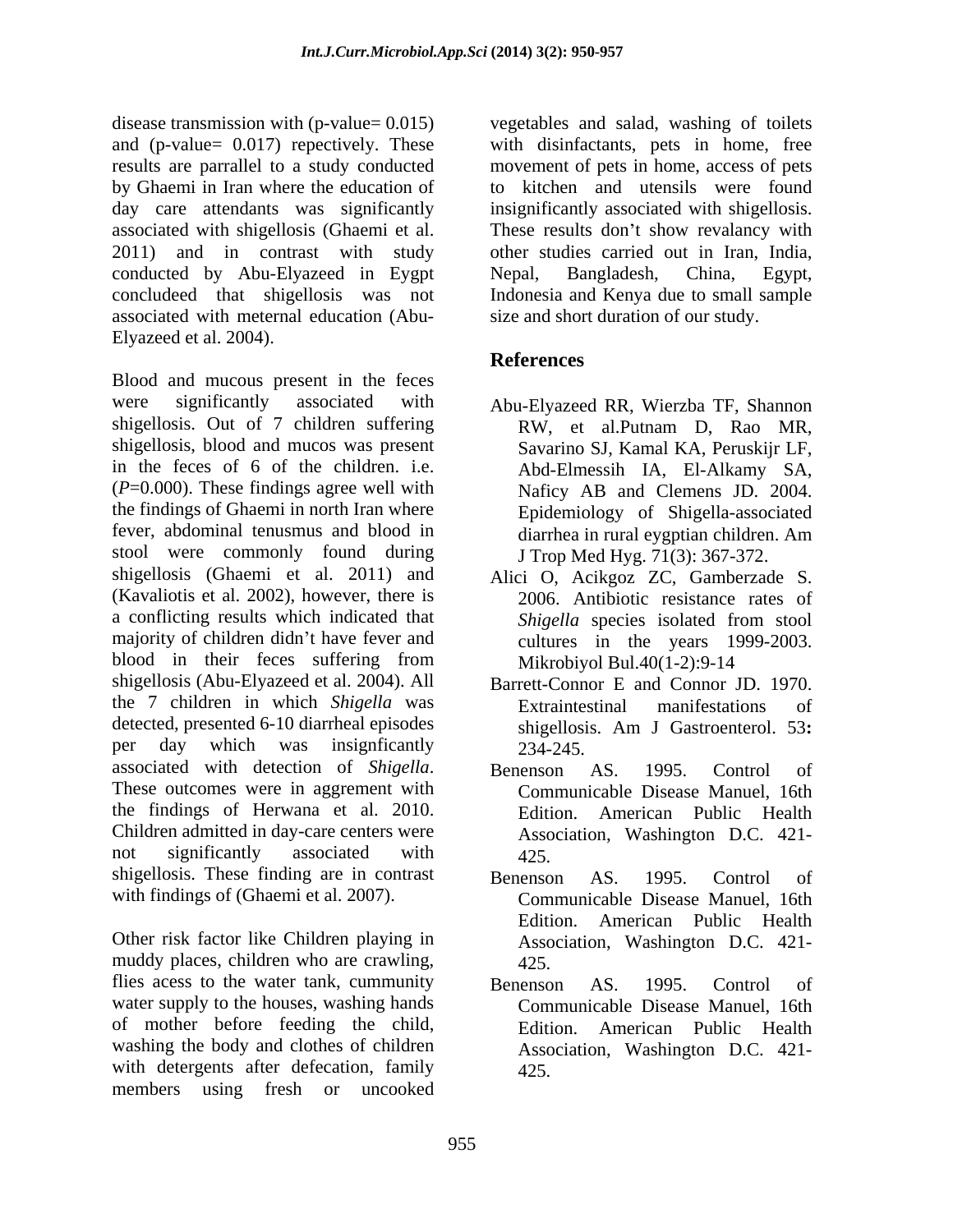- 23(4): 339-342.
- Chompook P,Todd J , Wheeler JG
- shigellosis by control of houseflies. 207-11.
- Du Pont HL, Levine MM, Hornick RB, et Clemens JD, Swerdlow DL, implication for expected mode of
- Ghaemi EO, Aslani MM, Moradi AV,
- Indrian N, Bukitwetan P and Lesmana
- 2000). Southeast Asian J Trop Med<br>
Public Health. 36(3): 683-685. (Dointan JA. Newman MJ.
- Hossain MD, Albert MJ, Albet MJ and shigellosis in Teknaf, a coastal area of
- Bhattacharya S, Khanal B, Bhattarai NR, Islam MS, Hossain MA, Khan SI, Khan and Das ML. 2005. Prevalence of MNH, SackRB, Albert MJ, Huq A, Shigella species and Their and Colwell RR.2001.Survival of Antimicrobial Resistance Patterns in Eastern Nepal. J Health Popul Nutr. Fomites. J Health Popul Nutr. 19(3): Shigella dysenteriae Type 1 177-182.
- ,Seidlein L,Clemens J and Chaicumpa Kansouzidou A, Tsagaropoulou H. W. 2006. Risk factors for shigellosis in 2000. Shigellosis of childhood in Thailand. Int Soc Inf Dis. 10: 425-<br>
morthern Greece: epidemiological, 433. All and the state of the clinical and laboratory data of Cohen D, Green M and Block C. 1991. hospitalized patients during the period Reduction of transmission of 1971-1996. Scand J Infect Dis. 32: Kavaliotis J, Karyda S, Konstantoula T, northern Greece: epidemiological, clinical and laboratory data of hospitalized patients during the period 207-11.
	- Lancet. 337(8748): 993-997. Kotloff KL, Winickoff JP, Lvanoff B, al. Inoculum size in shigellosis and transmission. J Infect Dis1989;159: infections: implications for vaccine 1126-1128. development and implementation of Dadgar T, Livani S and World Health Organization. 77: (8). Clemens JD, Swerdlow DL, Sansonetti, Adak GK and Levine MM. 1999. Global burden of Shigella control strategies. Bulletin of the
- MansourianAR. 2007. Epidemiology Mashouf RY, Moshtaghi AK, Hashemi of shigella-associated diarrhea in SH. 2006. Epidemiology of shigella gorgan. Saudi J Gastroenterol. 17: 129- 32. Children and drawing their Herwana E, Surjawidjaja JE, Salim OC, species isolated from diarrheal children and drawing their antimicrobial resistance pattern. Iranian J. Clinic Infec Dis. 3:149-55.
- M. 2010. Shigella-Associated Diarrhea Melito PL, Woodward DL, Munro J, In Children In South Jakarta, Indonesia. Southeast Asian J Trop Paccagnella A, Isaac-Renton J, Ismail Med Public Health. 41: 418-425. J, and Ng LK. 2005. A Novel Shigella Hiranrattana A, Mekmullica J, dysenteriae Serovar Isolated in ChatsuwanT, Pancharoen C and Canada. J. Clin. Microbiol. 43(2): 740- Thisyakorn U.2005.Childhood Walsh J, Foster R,Tilley P, 744.
	- Shigellosis at King Chulalongkorn Niyogi SK. 2007. Increasing antimicrobial Memorial Hospital, Bangkok, Thailand: a 5-year Review (1996 resistance-an emerging problem in the treatment of shigellosis. Clinic. Mic. Infect. 13(12): 1141-1143.
	- Public Health. 36(3): 683-685. Hasan KHZ. 1990. Epidemiology of serotypes of multiple drug resistant Bangladesh: a 10-year survey. Opintan JA, Newman MJ. 2007. Distribution of serogroups and shigella isolates. Ghana Med J. 41: 8- 29.
	- Epidemiol. Infect. 105: 41-49. Orrett FA. 2008.Prevalence of Shigella Serogroups And Their Antimicrobial